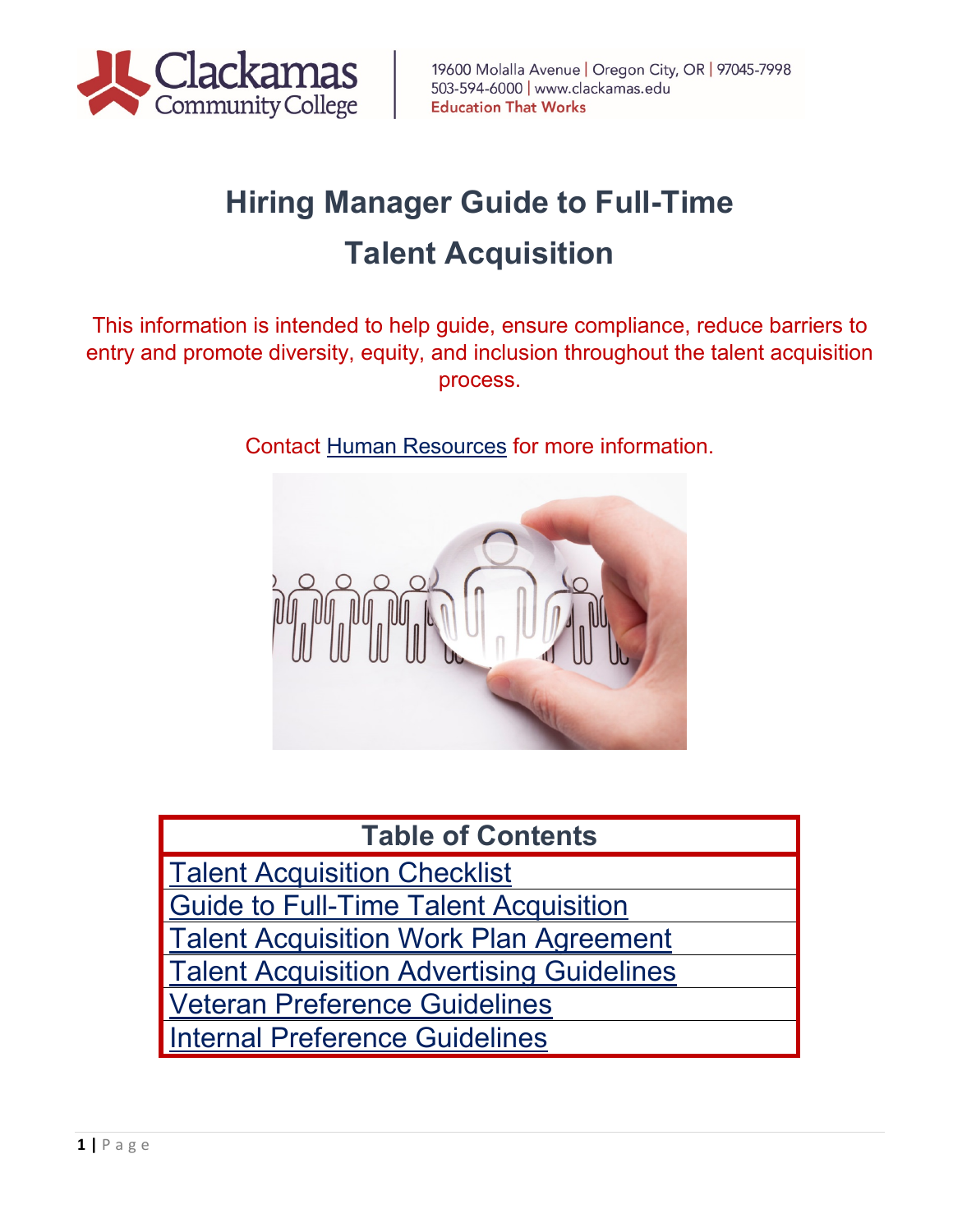## **Talent Acquisition Hiring Manager Checklist**

#### **Job Title: \_\_\_\_\_\_\_\_\_\_\_\_\_\_\_\_\_\_\_\_\_\_\_\_\_\_\_\_\_\_\_\_\_\_\_\_\_\_\_**

This checklist is intended for use by the hiring manager. For more information on each task, see the [in-depth guide](#page-1-0) below.

| Position Review and Approval - Prior to posting |                                                |  |  |
|-------------------------------------------------|------------------------------------------------|--|--|
|                                                 | Review job description                         |  |  |
|                                                 | Review position approval                       |  |  |
|                                                 | Submit requisition                             |  |  |
|                                                 | Develop Talent Acquisition Work Plan Agreement |  |  |
|                                                 |                                                |  |  |

#### **Preparing – [While position is posted](#page-2-1)**

□ Form search committee

 $\Box$  Develop interview questions and assessments

 $\Box$  Develop application scoring mechanism

- $\Box$  Develop interview and assessment scoring mechanism(s)
- $\Box$  Schedule search committee meeting and invite HR
- $\Box$  Reserve times and rooms for interviews/forums/assessments
- Complete required trainings

| <b>Performing - After posting closes</b>                                 |  |  |  |
|--------------------------------------------------------------------------|--|--|--|
| Hiring Manager complete initial review of applications                   |  |  |  |
| Human Resources applies veteran and internal preference                  |  |  |  |
| Search Committee complete application scoring in NEOGOV                  |  |  |  |
| Human Resources applies veteran and internal preference                  |  |  |  |
| Provide Human Resources with the information for interviews              |  |  |  |
| Complete interview(s)                                                    |  |  |  |
| Human Resources applies veteran and internal preference                  |  |  |  |
| Schedule interview for top candidate(s) to meet with Dean/Vice-President |  |  |  |
| Complete reference checks for top candidate(s)                           |  |  |  |
| <b>Communicate with Search Committee</b>                                 |  |  |  |
| Request salary placement                                                 |  |  |  |
| Make offer and notify Human Resources                                    |  |  |  |

#### **[Concluding -](#page-4-0) After Hire**

- □ Complete offer letter
- $\Box$  Contact applicants that were not hired
- Send all documents to Human Resources
- **Start Onboarding**

### <span id="page-1-0"></span>**In-Depth Guide to Full-Time Talent Acquisition**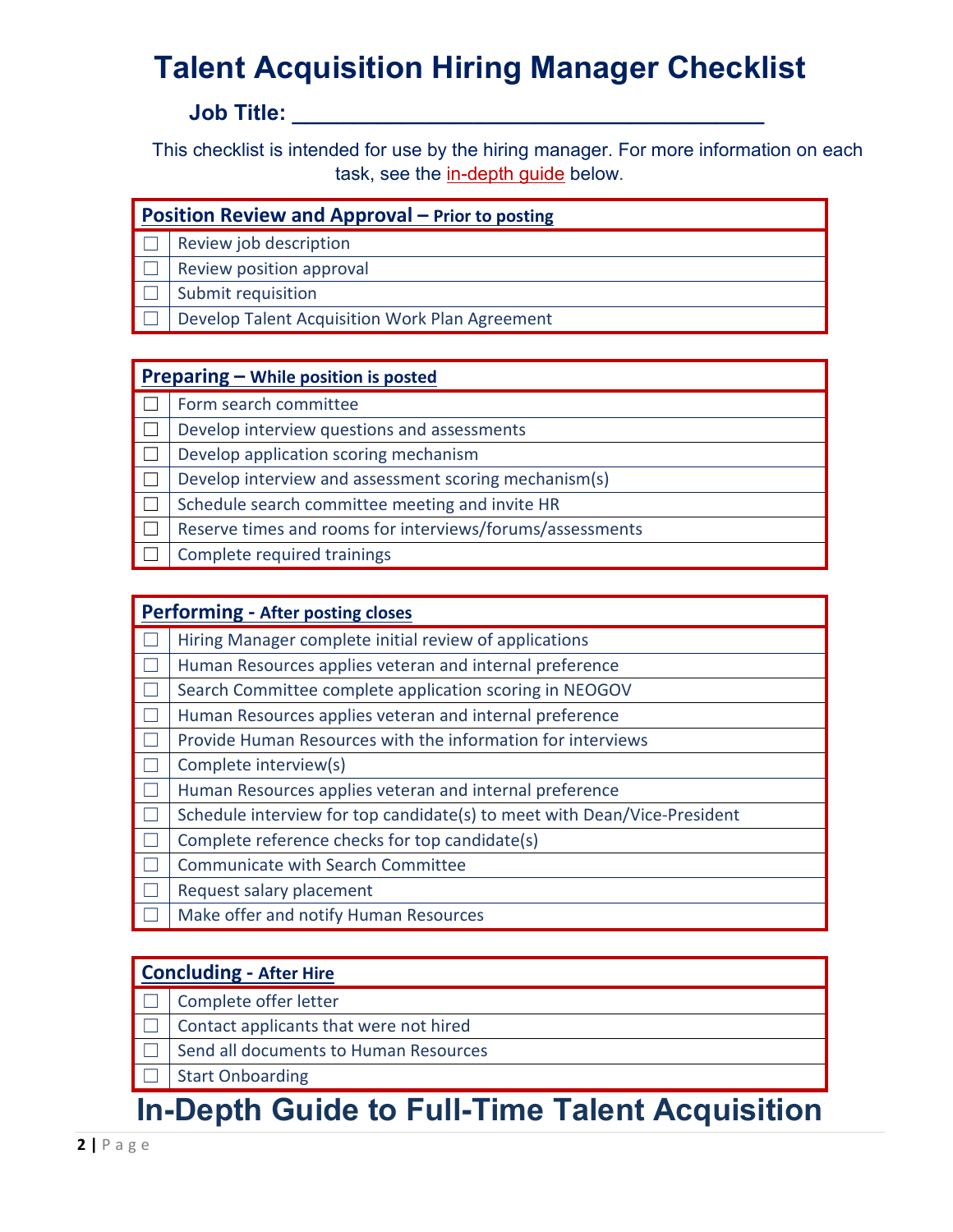<span id="page-2-0"></span>

| Position Review and Approval - Prior to posting |                                                                                                                                                                                                                                                                                                                                                                                                           |  |  |  |
|-------------------------------------------------|-----------------------------------------------------------------------------------------------------------------------------------------------------------------------------------------------------------------------------------------------------------------------------------------------------------------------------------------------------------------------------------------------------------|--|--|--|
| <b>Review Job Description</b>                   | <b>New Position:</b> To develop a new job description the hiring manager must<br>$\bullet$<br>complete the classification process.<br><b>Current Position:</b> Hiring Manager should review the <i>job description</i> . If<br>changes are needed, send to the Dean of Human Resources.<br>Faculty: Hiring Manager should create a job posting for use in the talent<br>$\bullet$<br>acquisition process. |  |  |  |
| <b>Review Position</b><br>Approval              | New Positions: New positions included in the budget adopted by the<br>Board in June do not have to complete the Position Request (PR) process.<br>Vacant Position: For vacated positions and positions not included in the<br>approved budget complete the PR process via a requisition in <b>NEOGOV</b> .<br>o Full time faculty positions will be approved via the Faculty POR Process.                 |  |  |  |
| <b>Submit Requisition</b>                       | When completing the requisition be prepared to provide the following:<br>$\bullet$<br>General ledger account where wages will be charged<br>$\circ$<br>Documents required to be submitted with the application<br>$\circ$<br>Supplemental questions - To be used for application screening<br>$\circ$<br>Posting information included on your Talent Acquisition Work Plan<br>$\circ$<br>Agreement        |  |  |  |
| Develop Work Plan                               | Complete Work Plan Agreement in partnership with HR.                                                                                                                                                                                                                                                                                                                                                      |  |  |  |

<span id="page-2-1"></span>

|                          | Preparing - While position is posted                                                                                                                                                                                                                                                |
|--------------------------|-------------------------------------------------------------------------------------------------------------------------------------------------------------------------------------------------------------------------------------------------------------------------------------|
| Form Search<br>Committee | Form a Search Committee(s) that include(s) a diverse group of<br>$\bullet$<br>representatives that will work with this position on a regular basis or<br>understand the performance results required for the position.                                                              |
|                          | <b>Full-Time Faculty Positions:</b><br>$\bullet$                                                                                                                                                                                                                                    |
|                          | o The Hiring Manager should work with the Department Chair to<br>develop the search committee.                                                                                                                                                                                      |
|                          | $\circ$ When possible, part-time faculty should be a part of the search<br>committee.                                                                                                                                                                                               |
|                          | o Forming the search committee may occur during the position review<br>and approval period.                                                                                                                                                                                         |
|                          | The Committee(s) may include internal and/or external partners and<br>$\bullet$<br>should be representative of the College's shared governance principles.                                                                                                                          |
|                          | When necessary, request permission from supervisors prior to asking an<br>$\bullet$<br>employee to participate.                                                                                                                                                                     |
|                          | Hiring Managers may include other members of the search committee in<br>$\bullet$<br>various steps throughout the talent acquisition process, such as                                                                                                                               |
|                          | developing the job posting, interview questions, and scoring mechanisms.                                                                                                                                                                                                            |
|                          | For administrative positions of associate dean level and above, the Hiring<br>$\bullet$<br>Manager must ask the presidents or designees of the Classified, Full-Time<br>Faculty, and Part-Time Faculty associations for representatives to<br>participate in the committee process. |
| Develop Interview        | Develop interview questions and assessments using the job description<br>$\bullet$                                                                                                                                                                                                  |
| <b>Questions</b>         | and other applicable competencies.                                                                                                                                                                                                                                                  |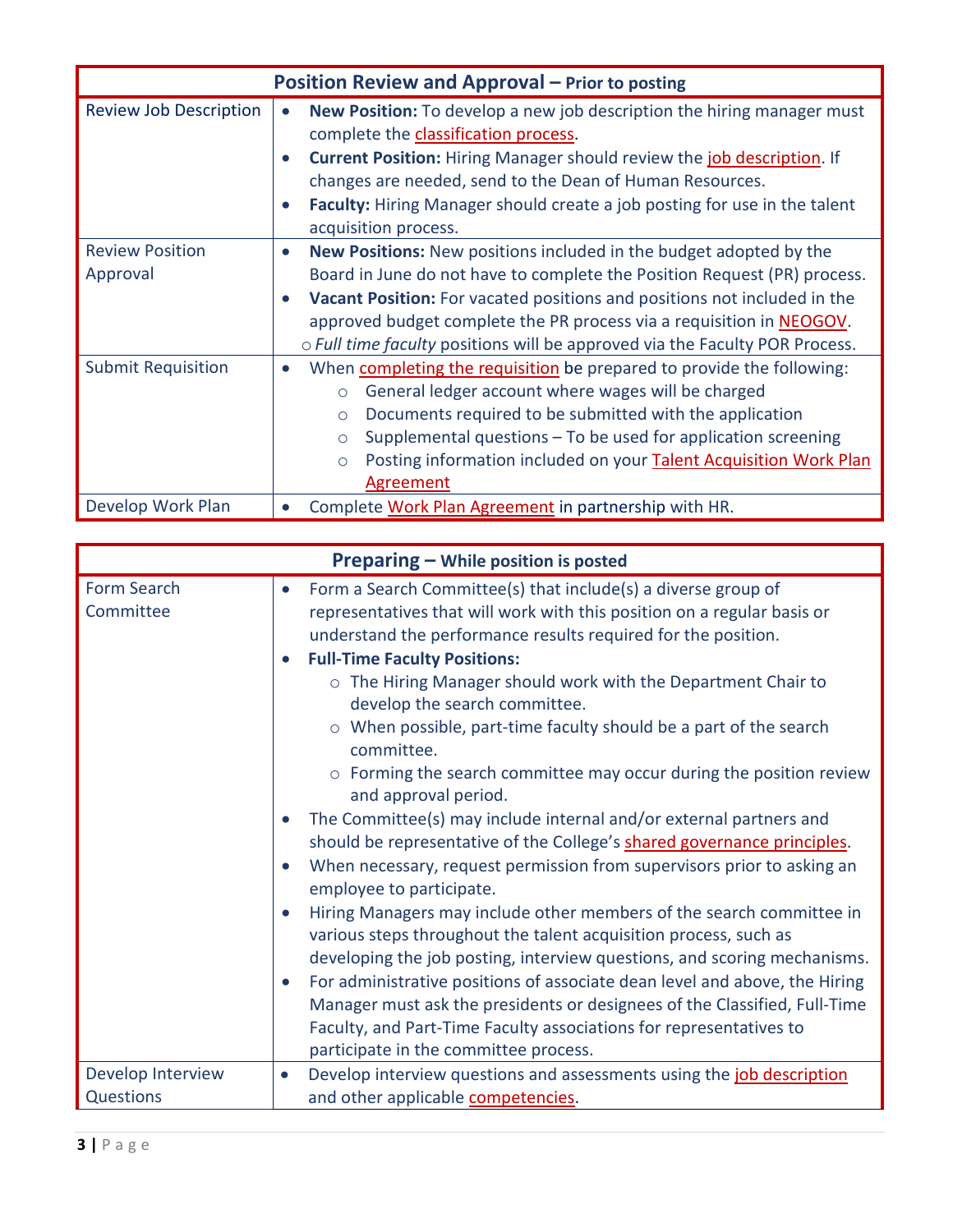|                                                        | Questions should relate to the functions of the job and the required<br>$\bullet$<br>knowledge, skills, abilities, effort, responsibilities, and working conditions.<br>At least one question related to diversity, equity, and inclusion is required.<br>$\bullet$<br>A list of approved interview questions is available for use.<br>$\bullet$                                                                                                                                                                                                                                                                                                                           |  |  |
|--------------------------------------------------------|----------------------------------------------------------------------------------------------------------------------------------------------------------------------------------------------------------------------------------------------------------------------------------------------------------------------------------------------------------------------------------------------------------------------------------------------------------------------------------------------------------------------------------------------------------------------------------------------------------------------------------------------------------------------------|--|--|
|                                                        | Any questions not included in the provided bank must be approved by HR<br>$\bullet$<br>prior to use.                                                                                                                                                                                                                                                                                                                                                                                                                                                                                                                                                                       |  |  |
| <b>Develop Application</b><br><b>Scoring Mechanism</b> | Develop a mechanism for scoring applications. Your scoring mechanism<br>$\bullet$<br>should be based on information available via the application and<br>submitted documents.                                                                                                                                                                                                                                                                                                                                                                                                                                                                                              |  |  |
|                                                        | Examples of scoring mechanisms can be found on the HR Information<br>$\bullet$<br>Network Drive.                                                                                                                                                                                                                                                                                                                                                                                                                                                                                                                                                                           |  |  |
| Develop Interview<br><b>Scoring Mechanism(s)</b>       | Develop a mechanism for scoring interviews, teaching demonstrations,<br>$\bullet$<br>skills assessments, group interviews, and forums.                                                                                                                                                                                                                                                                                                                                                                                                                                                                                                                                     |  |  |
|                                                        | Scoring mechanism(s) should be based on information obtainable through<br>$\bullet$<br>the interview questions and/or interview process.                                                                                                                                                                                                                                                                                                                                                                                                                                                                                                                                   |  |  |
| <b>Schedule Committee</b><br><b>Meeting</b>            | Schedule a meeting with the Search Committee to review process,<br>$\bullet$<br>timeline, and expectations.<br>Be sure to invite HR to attend, as they will provide the committee with<br>$\bullet$<br>additional training.                                                                                                                                                                                                                                                                                                                                                                                                                                                |  |  |
| Reserve time and<br>rooms                              | Reserve dates, times, and rooms for interviews, teaching demonstrations,<br>$\bullet$<br>forums, and skills assessments using 25Live.                                                                                                                                                                                                                                                                                                                                                                                                                                                                                                                                      |  |  |
| Complete required<br><b>Trainings</b>                  | Prior to the Search Committee Meeting, HR will provide the search<br>$\bullet$<br>committee members with:<br><b>Talent Acquisition Guidelines</b><br>$\circ$<br><b>Talent Acquisition Confidentiality Agreement</b><br>$\circ$<br>Instructions for scoring via NEOGOV<br>$\circ$<br>Information on required SAFE Colleges trainings<br>$\circ$<br><b>Sensitivity Training</b><br><b>Diversity Awareness</b><br>L.<br><b>Bias Awareness - Understanding Prejudice</b><br><b>Optional: Conducting Job Interviews</b><br>Committee members are required to sign the confidentiality form and<br>$\bullet$<br>complete the required trainings prior to reviewing applications. |  |  |

<span id="page-3-0"></span>

| <b>Performing - After Posting Closes</b> |           |                                                                         |  |  |
|------------------------------------------|-----------|-------------------------------------------------------------------------|--|--|
| Complete Initial                         |           | The Hiring Manager should do an initial review of the applications to   |  |  |
| <b>Review of Applications</b>            |           | ensure all candidates meet the minimum qualifications for the job.      |  |  |
| HR applies veteran and                   | $\bullet$ | Work with HR to ensure veteran preference and internal preference has   |  |  |
| internal preference                      |           | been applied.                                                           |  |  |
| <b>Search Committee</b>                  | $\bullet$ | Each committee member should score all of the applications presented to |  |  |
| complete application                     |           | them using the scoring mechanism created.                               |  |  |
| scoring in NEOGOV                        | $\bullet$ | Final scores should be entered in NEOGOV.                               |  |  |
| HR applies veteran and                   | $\bullet$ | Work with HR to ensure veteran preference and internal preference has   |  |  |
| internal preference                      |           | been applied.                                                           |  |  |
|                                          | $\bullet$ | HR will provide an updated list of applicant ranking.                   |  |  |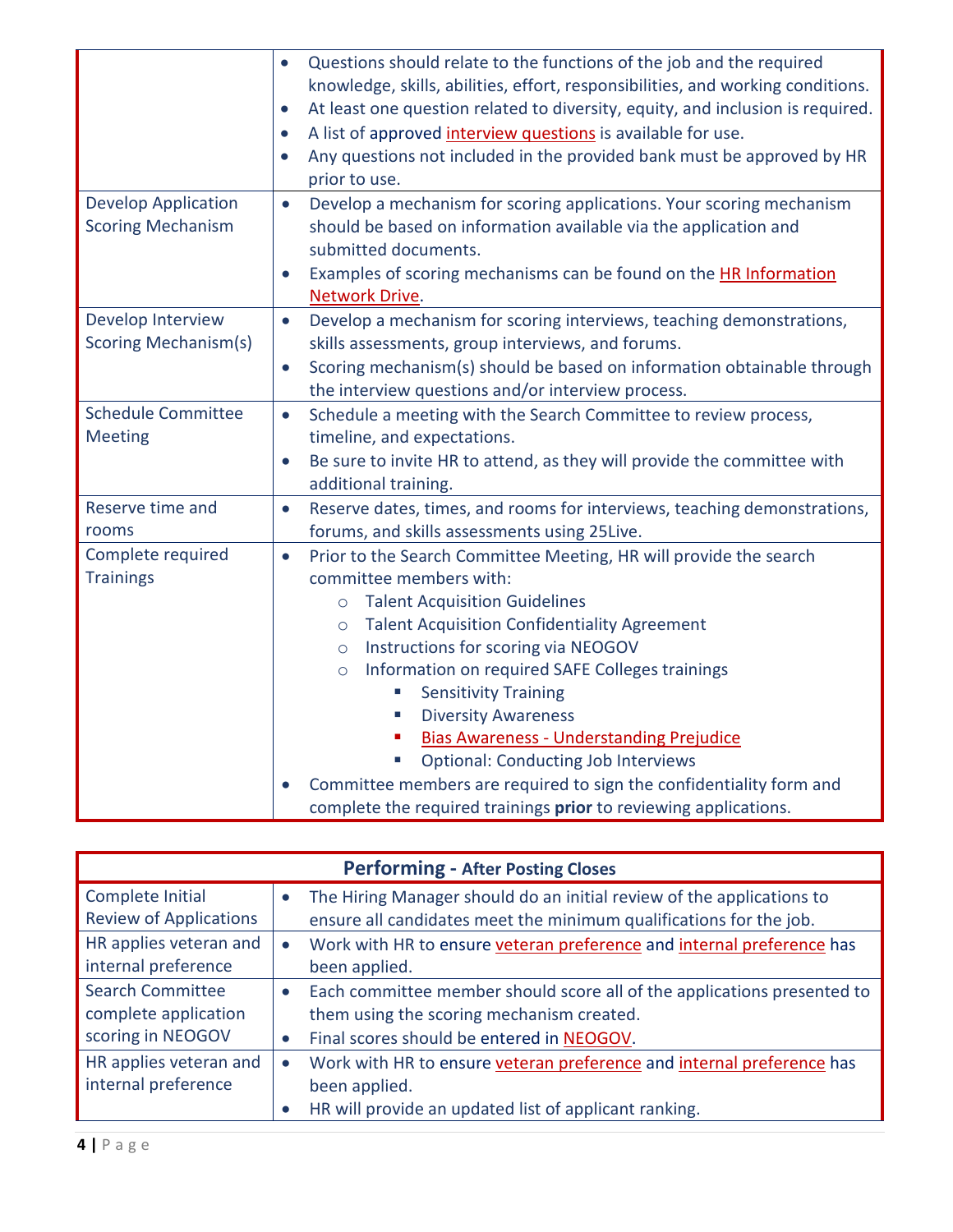<span id="page-4-0"></span>

| Provide HR with the<br>Provide Human Resources with the following information:<br>$\bullet$ |                                                                                                                                     |  |  |
|---------------------------------------------------------------------------------------------|-------------------------------------------------------------------------------------------------------------------------------------|--|--|
| information for                                                                             | o Number of candidates to be interviewed                                                                                            |  |  |
| interviews                                                                                  | " Candidates to be interviewed will be based on scoring                                                                             |  |  |
|                                                                                             | Exceptions may be made for veteran and internal preferences                                                                         |  |  |
|                                                                                             | o Type of Interviews (Phone, In-Person, Forum, etc.)                                                                                |  |  |
|                                                                                             | Interview dates, times, and locations<br>$\circ$                                                                                    |  |  |
|                                                                                             | $\circ$ Any information that should be provided to the candidates                                                                   |  |  |
| Complete Interview(s)                                                                       | Complete interviews using the established scoring mechanism.<br>$\bullet$                                                           |  |  |
|                                                                                             | If conducting multiple rounds of interviews, ensure these steps are<br>$\bullet$                                                    |  |  |
|                                                                                             | completed for each round:                                                                                                           |  |  |
|                                                                                             | Human Resources is notified<br>$\bigcirc$                                                                                           |  |  |
|                                                                                             | Veteran and internal preferences have been applied<br>$\circ$                                                                       |  |  |
|                                                                                             | A scoring mechanism has been used and documented<br>$\circ$                                                                         |  |  |
|                                                                                             | Some positions may require skills tests, open forums for the CCC<br>$\bullet$                                                       |  |  |
|                                                                                             | community, or for faculty searches, teaching demonstrations.                                                                        |  |  |
| HR applies veteran and                                                                      | Work with HR to ensure veteran preference and internal preference has<br>$\bullet$                                                  |  |  |
| internal preference                                                                         | been applied.                                                                                                                       |  |  |
| Schedule Interview for                                                                      | Some divisions require the final candidate(s) to meet with the dean, vice-<br>$\bullet$                                             |  |  |
| top candidate(s) to                                                                         | president, and/or the president as a final interview.                                                                               |  |  |
| meet with Dean/Vice-                                                                        | All full-time faculty placements require the final candidate(s) to meet with<br>$\bullet$                                           |  |  |
| President                                                                                   | the Vice-President of Instruction and Student Services.                                                                             |  |  |
|                                                                                             | Final candidates, for any position that will be a direct report to a College<br>$\bullet$                                           |  |  |
|                                                                                             | Services Dean, must meet with the Vice-President of College Services.                                                               |  |  |
|                                                                                             | Reimbursement for travel expenses is allowed for finalists interviewing for<br>$\bullet$                                            |  |  |
|                                                                                             | a Dean, Vice-President, or President position.                                                                                      |  |  |
| Complete reference                                                                          | The Hiring Manager should complete at least three (3) reference checks<br>$\bullet$                                                 |  |  |
| checks for top                                                                              | prior to making an offer.                                                                                                           |  |  |
| candidate(s)                                                                                | Notify the applicant before conducting reference checks<br>$\circ$<br>The reference check forms can be emailed to references or the |  |  |
|                                                                                             | $\circ$                                                                                                                             |  |  |
|                                                                                             | Hiring Manager can call the references and ask the questions<br>All reference check documentation must be returned to HR            |  |  |
|                                                                                             | $\circ$<br>Clarifying questions, not noted on the reference check documents,                                                        |  |  |
|                                                                                             | $\circ$<br>which are directly related to the candidate's employment history                                                         |  |  |
|                                                                                             | may be asked.                                                                                                                       |  |  |
|                                                                                             | Some positions may also require additional background checking (i.e.<br>$\bullet$                                                   |  |  |
|                                                                                             | credit, criminal, background). If so, contact HR.                                                                                   |  |  |
| <b>Request Salary</b>                                                                       | After a final candidate(s) has/have been selected, contact HR for a salary<br>$\bullet$                                             |  |  |
| Placement<br>placement.                                                                     |                                                                                                                                     |  |  |
|                                                                                             | Please allow 1-2 business days for the salary placement to be complete.<br>$\bullet$                                                |  |  |
| Make Verbal Offer and                                                                       | Make a verbal offer to the candidate using the prepared salary placement.<br>$\bullet$                                              |  |  |
| notify HR                                                                                   | When the candidate has accepted, contact HR with a start date.<br>$\bullet$                                                         |  |  |
|                                                                                             | <b>Concluding - After Hire</b>                                                                                                      |  |  |
| Communicate with                                                                            | It is important to update the Search Committee throughout the process to<br>$\bullet$                                               |  |  |
| <b>Search Committee</b>                                                                     | ensure they are kept informed about the process.                                                                                    |  |  |
|                                                                                             | Develop a communication plan.                                                                                                       |  |  |
|                                                                                             |                                                                                                                                     |  |  |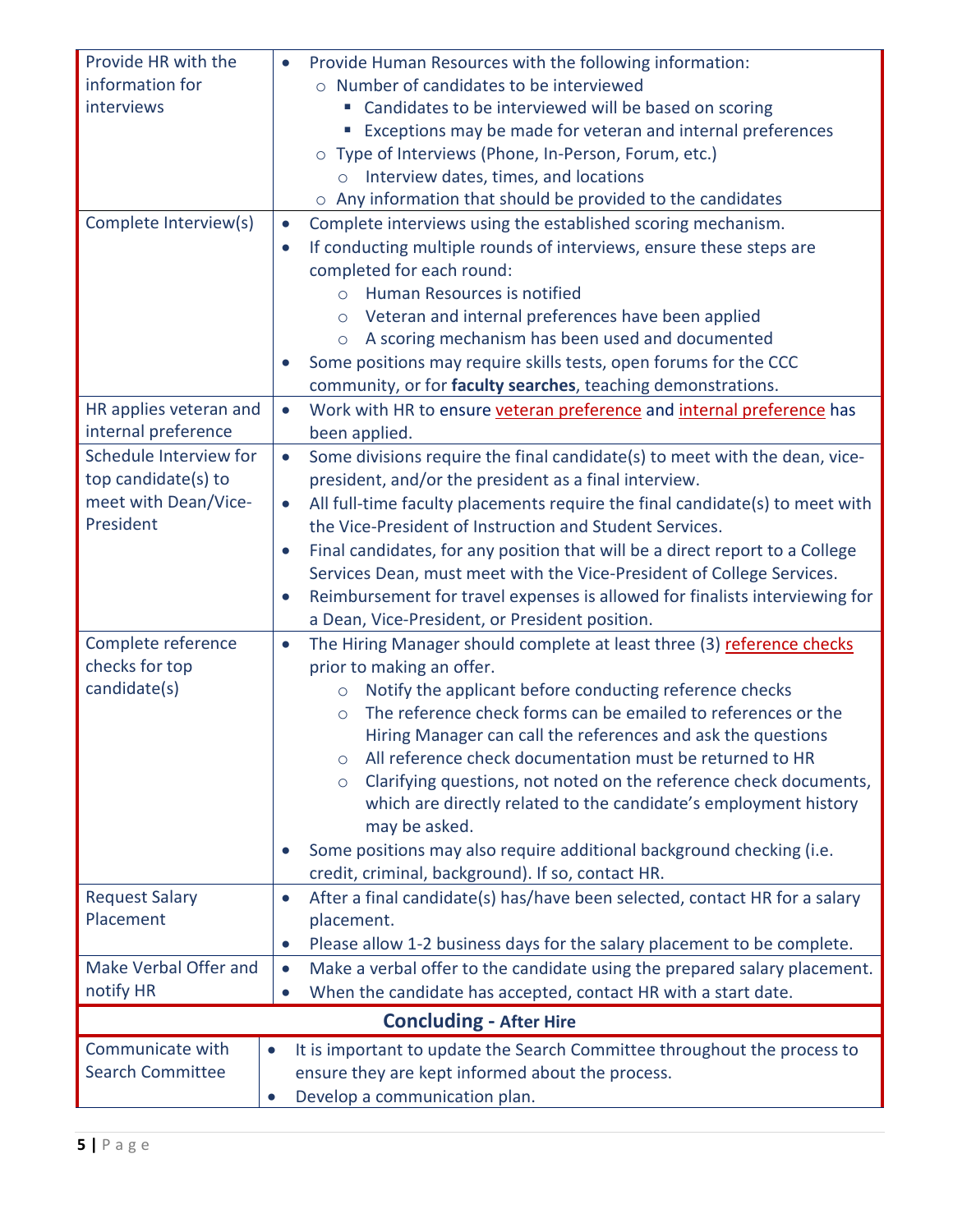|                         | Before sharing information to the College community, be sure to<br>allow the candidate time to notify their current employer.    |  |  |  |
|-------------------------|----------------------------------------------------------------------------------------------------------------------------------|--|--|--|
| Complete offer letter   | Send the offer letter (prepared by HR) and job description to the candidate<br>$\bullet$<br>and ask for return of a signed copy. |  |  |  |
|                         | The signed copies are sent to HR for placement in the personnel file.                                                            |  |  |  |
| Contact applicants      | Prior to announcing the hire, contact unselected candidates that are<br>$\bullet$                                                |  |  |  |
| that were not hired     | internal and/or visited campus for an interview.                                                                                 |  |  |  |
|                         | HR will contact the other candidates, including those that had phone<br>$\bullet$                                                |  |  |  |
|                         | interviews.                                                                                                                      |  |  |  |
| All documents to HR     | All materials pertaining to the talent acquisition process must be sent to HR.<br>$\bullet$                                      |  |  |  |
| <b>Start Onboarding</b> | Begin the Onboarding Process.                                                                                                    |  |  |  |
|                         | Information on employee access can be found on the HR Network Drive.                                                             |  |  |  |

### **Example Process:**

<span id="page-5-0"></span>The following outline is intended to be used an example and should be altered to fit the needs of the position. This outline does not include required administrative tasks, such as training and documentation.

| <b>Example Talent Acquisition Process</b>        |                                   |             |  |  |
|--------------------------------------------------|-----------------------------------|-------------|--|--|
| <b>Action</b>                                    | <b>Responsible Party</b>          | <b>Date</b> |  |  |
| Complete requisition                             | <b>Hiring Manager</b>             | 01/01/2019  |  |  |
| <b>Requisition approved</b>                      | <b>Position Request Committee</b> | 01/09/2019  |  |  |
| Position posted                                  | <b>Human Resources</b>            | 01/11/2019  |  |  |
| First deadline for applications                  | Applicant                         | 02/01/2019  |  |  |
| Applications reviewed for minimum qualifications | <b>Hiring Manager</b>             | 02/07/2019  |  |  |
| Applications sent to search committee            | <b>Human Resources</b>            | 02/08/2019  |  |  |
| Scores submitted                                 | <b>Search Committee</b>           | 02/14/2019  |  |  |
| Ranked list provided to Hiring Manager           | <b>Human Resources</b>            | 02/15/2019  |  |  |
| Send number of applicants to interview to HR     | <b>Hiring Manager</b>             | 02/18/2019  |  |  |
| Invite applicants to interview                   | <b>Human Resources</b>            | 02/19/2019  |  |  |
| Complete first interview                         | <b>Applicant / Hiring Manager</b> | 02/26/2019  |  |  |
| Complete skills assessment                       | <b>Applicant / Hiring Manager</b> | 02/26/2019  |  |  |
| Meet with Vice-President                         | Final Applicant(s)                | 02/28/2019  |  |  |
| Reference checks completed                       | <b>Hiring Manager</b>             | 03/05/2019  |  |  |
| Salary placement completed                       | <b>Human Resources</b>            | 03/07/2019  |  |  |
| Offer made                                       | <b>Hiring Manager</b>             | 03/08/2019  |  |  |

### **Talent Acquisition Work Plan Agreement**

**Position Details**

Job Title: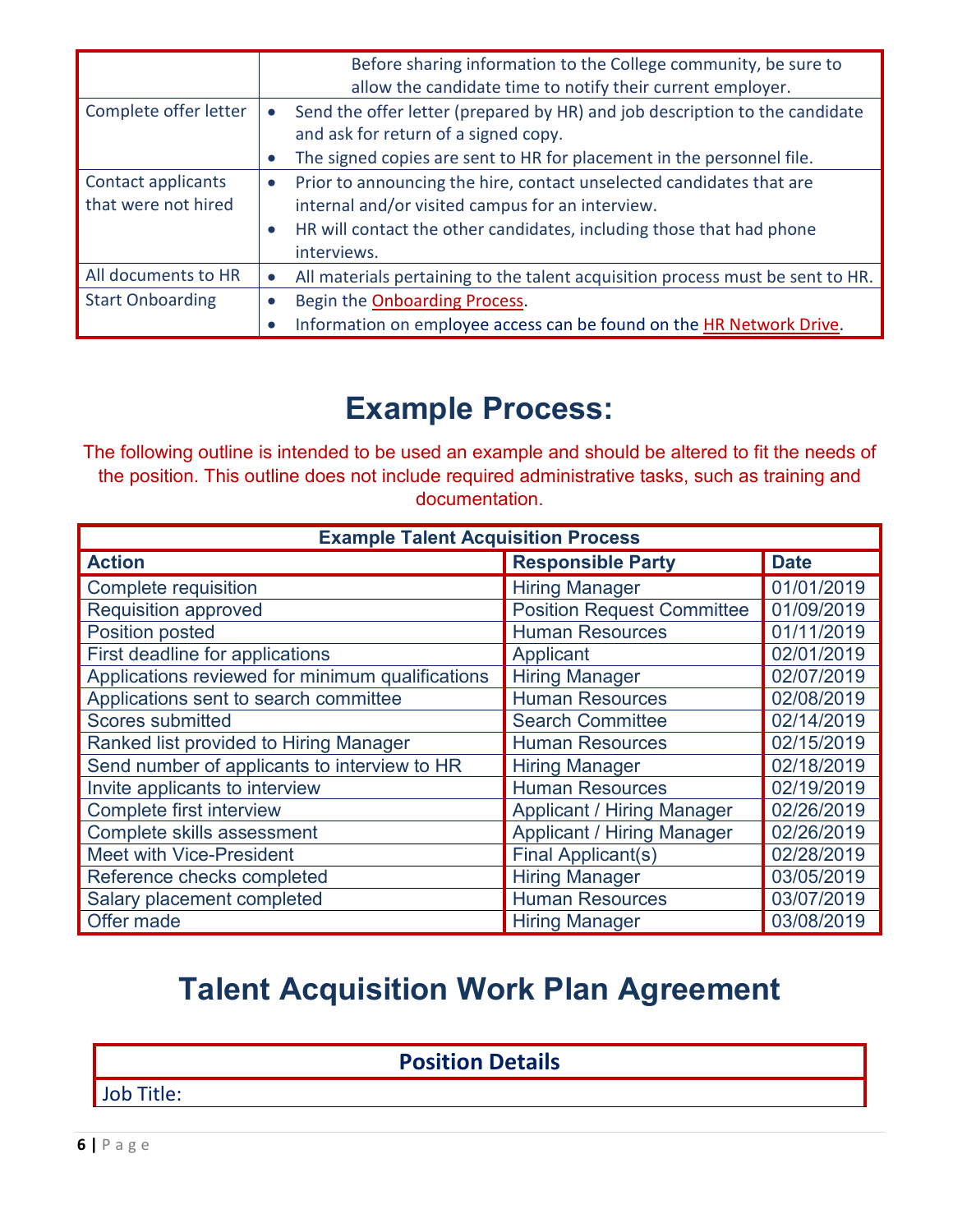| <b>Job Classification</b> | <b>Work Location</b> |                    |  |
|---------------------------|----------------------|--------------------|--|
| Faculty                   |                      | <b>Oregon City</b> |  |
| Classified                |                      | Harmony            |  |
| Admin/Confidential        |                      | Wilsonville        |  |

| <b>Type of Position</b> |                  | <b>Type of Appointment</b>                                 |  | <b>Union or Non-Union</b> |  |
|-------------------------|------------------|------------------------------------------------------------|--|---------------------------|--|
|                         | <b>Full-time</b> | Regular                                                    |  | Union                     |  |
|                         | Part-time        | <b>Limited Term:</b><br><b>End Date:</b><br>Grant-funded?: |  | Non-union                 |  |

| Documents required with the Application |           |                                        |  |
|-----------------------------------------|-----------|----------------------------------------|--|
| <b>Recommended Options:</b>             | <b>OR</b> | Choose a combination of the following: |  |
| □Resume/Cover Letter                    |           | □Resume/Curriculum Vitae Only          |  |
| $\square$ No Additional Documents       |           | □ Cover Letter Only                    |  |
|                                         |           | $\Box$ Unofficial Transcripts          |  |
|                                         |           | □Licenses/Certifications               |  |
|                                         |           | □Letters of Recommendation:            |  |

#### **Hiring Department Information**

Hiring Division/Department:

Hiring Manager:

Division/Department Backup Person:

#### **Communication Plan Agreements**

(HR Representative and Hiring Manager)

Method of communication (select one or more of the following):

☐ Email ☐ Telephone ☐ Meeting ☐ Other \_\_\_\_\_\_\_\_\_\_\_\_\_\_\_\_\_\_\_\_

Who should communication be provided to?

 $\Box$  Hiring Manager  $\Box$  Other

Frequency of communication: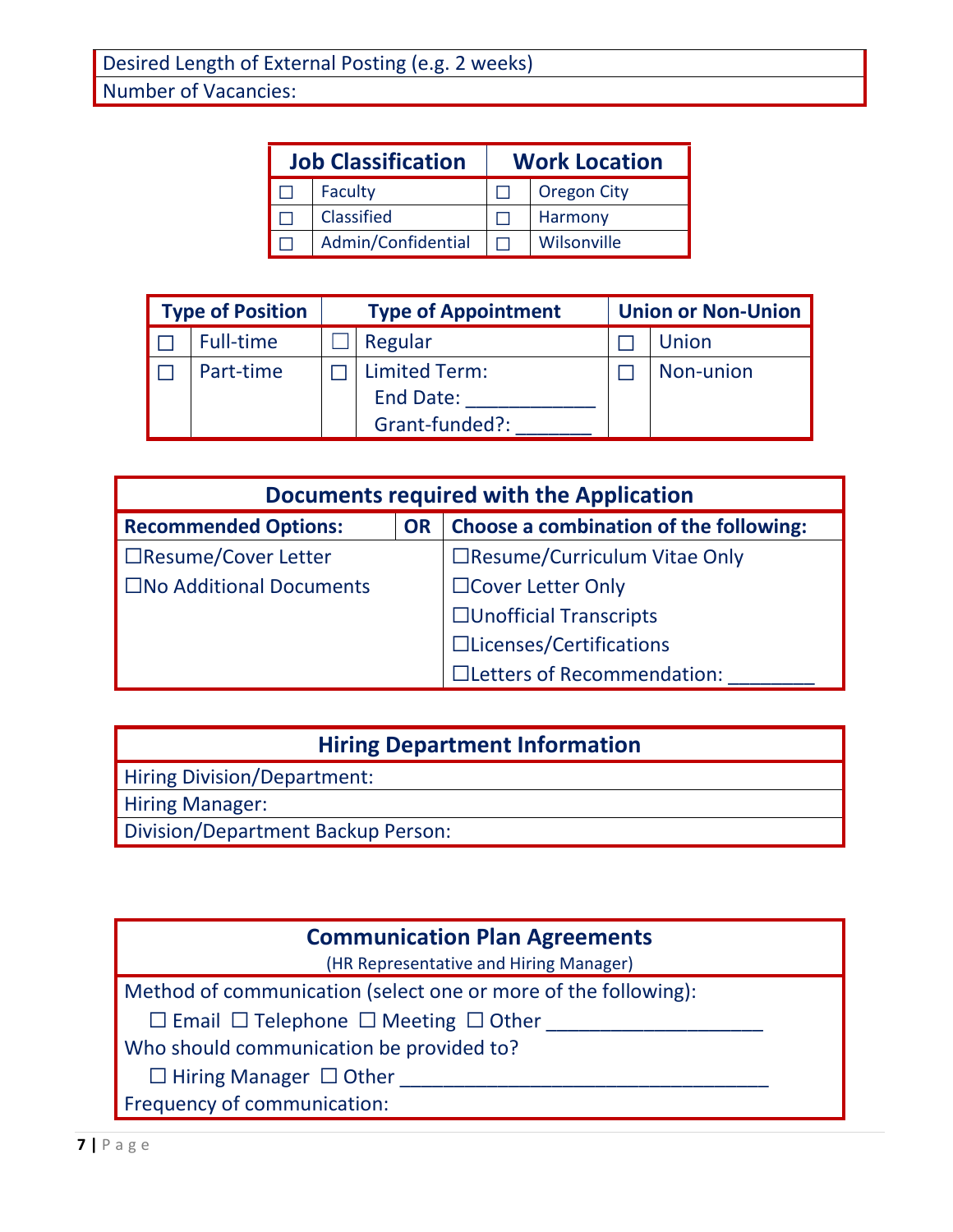$\Box$  Weekly  $\Box$  Bi-Weekly  $\Box$  Other

Content of communication to include:

 $\Box$  Status  $\Box$  Issues  $\Box$  Other

| <b>Timeline Agreements</b> |                   |                            |  |
|----------------------------|-------------------|----------------------------|--|
| <b>Date Ranges</b>         | <b>Milestone:</b> | <b>Date of Completion:</b> |  |
|                            |                   |                            |  |
|                            |                   |                            |  |
|                            |                   |                            |  |
|                            |                   |                            |  |
|                            |                   |                            |  |
|                            |                   |                            |  |
|                            |                   |                            |  |
|                            |                   |                            |  |

| <b>Package Options</b>                                    | <b>Name</b> |
|-----------------------------------------------------------|-------------|
| Target Outreach (Female,<br>Hispanic, etc.):              |             |
| <b>Additional Targeted</b><br><b>Outreach/Advertising</b> |             |
| <b>Additional Outreach</b><br>Advertising                 |             |

#### **Talent Acquisition Plan Agreement**

Receipt of a signed copy of email from hiring manager confirming agreement to the talent acquisition activity schedule will represent commitment to the above Work Plan

| <b>Position</b>          | <b>Name</b> | Signature (proof of agreement) | Date |
|--------------------------|-------------|--------------------------------|------|
| <b>HR Representative</b> |             |                                |      |
| <b>Hiring Manager</b>    |             |                                |      |

## **Talent Acquisition Advertising Guidelines**

<span id="page-7-0"></span>While our standard advertising options target a diverse applicant pool, these guidelines are meant as suggestions and not to limit advertising options. Divisions/Departments are welcomed and encouraged to expand the scope of advertising to align with the diversity goals of the College.

| <b>Internal Advertising</b> |                |                         |  |  |
|-----------------------------|----------------|-------------------------|--|--|
| <b>Position Type</b>        | <b>Process</b> | <b>Where Advertised</b> |  |  |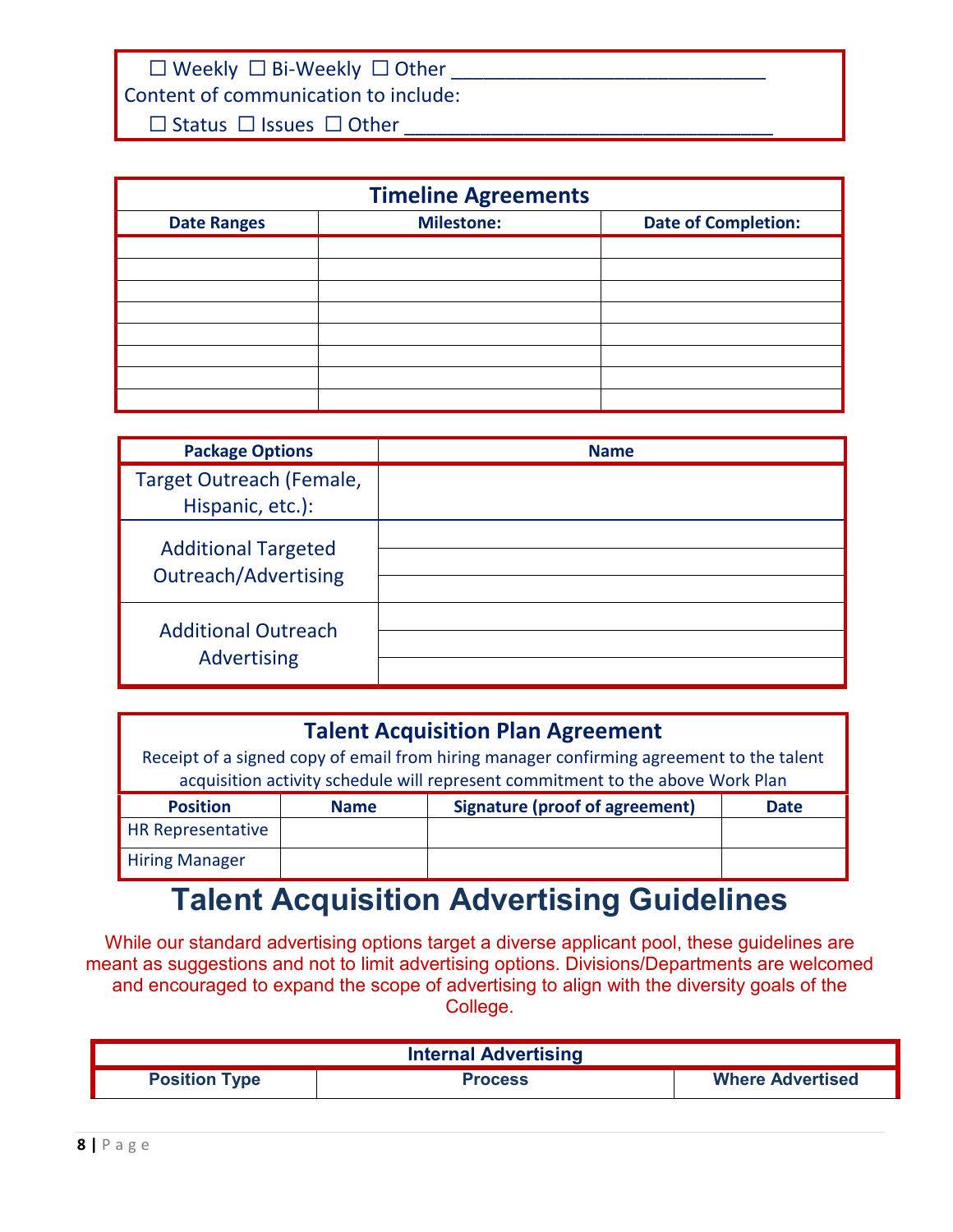| <b>Full-Time Classified and</b><br><b>Full-Time Faculty Positions</b> | HR posts the position internally for eight (8)<br>calendar days prior to posting externally. | <b>FYI Today</b><br>CCC associations<br><b>CCC</b> website                                     |
|-----------------------------------------------------------------------|----------------------------------------------------------------------------------------------|------------------------------------------------------------------------------------------------|
| <b>All Other Positions</b>                                            | HR posts concurrent with external posting.                                                   | <b>FYI Today</b><br><b>CCC</b> associations<br><b>CCC</b> website<br><b>CCC Veteran Center</b> |

| <b>Standard External Advertising Sites</b>                                                                                      |                                                                                                                         |                                                                                                                                         |  |  |  |
|---------------------------------------------------------------------------------------------------------------------------------|-------------------------------------------------------------------------------------------------------------------------|-----------------------------------------------------------------------------------------------------------------------------------------|--|--|--|
| HR automatically posts to the following sites at no expense to the hiring division/department:                                  |                                                                                                                         |                                                                                                                                         |  |  |  |
| • FYI Today<br><b>CCC Associations</b><br>Governmentjobs.com<br>Indeed<br><b>Partners in Diversity</b><br>US.Jobs<br>Craigslist | <b>iMatch</b><br><b>HigherEdJobs</b><br>JBLMUnlimited.com<br>AsiansInHigherEd<br>BlacksInHigherEd<br>DisabledInHigherEd | HispanicsInHigherEd<br>LGBTInHigherEd<br>NativeAmericansInHigherEd<br>VeteransInHigherEd<br>WomenAndHigherEd<br><b>CCC Social Media</b> |  |  |  |

| <b>Optional Additional External Advertising Sites</b><br>Please list these in your NEOGOV (OHC) Requisition           |       |                                                                  |            |  |
|-----------------------------------------------------------------------------------------------------------------------|-------|------------------------------------------------------------------|------------|--|
| HR will post to the following sites, and the additional expense will be charged to the hiring<br>division/department: |       |                                                                  |            |  |
| Chronicle                                                                                                             | \$375 | Oregonian/OregonLive<br>$\bullet$                                | \$300      |  |
| Mac's List                                                                                                            | \$119 | Journal of Blacks in Higher Education<br>$\bullet$               | \$245      |  |
| Glassdoor                                                                                                             | \$199 | <b>Minority Professional Network</b><br>$\bullet$                | \$100      |  |
| Monster.com                                                                                                           | \$375 | <b>Professional Diversity Network</b><br>$\bullet$               | \$495      |  |
| Deafdigest.net                                                                                                        | \$120 | <b>Professional Woman of Color Network</b><br>$\bullet$          | \$160      |  |
| iHispano.com                                                                                                          | \$495 | <b>El Hispanic News</b><br>$\bullet$                             | <b>TBD</b> |  |
| Militaryjob.com                                                                                                       | \$125 | <b>Oregon Association of Minority Entrepreneurs</b><br>$\bullet$ | TBD        |  |
| Diversityjobs.com                                                                                                     | \$225 | Other websites and publications<br>$\bullet$                     | TBD        |  |

| <b>Optional Department Advertising</b> |                                                                                      |  |  |  |
|----------------------------------------|--------------------------------------------------------------------------------------|--|--|--|
|                                        | The hiring division/department will be responsible for advertising to the following: |  |  |  |
|                                        | • Sites that require membership<br>Membership driven listservs                       |  |  |  |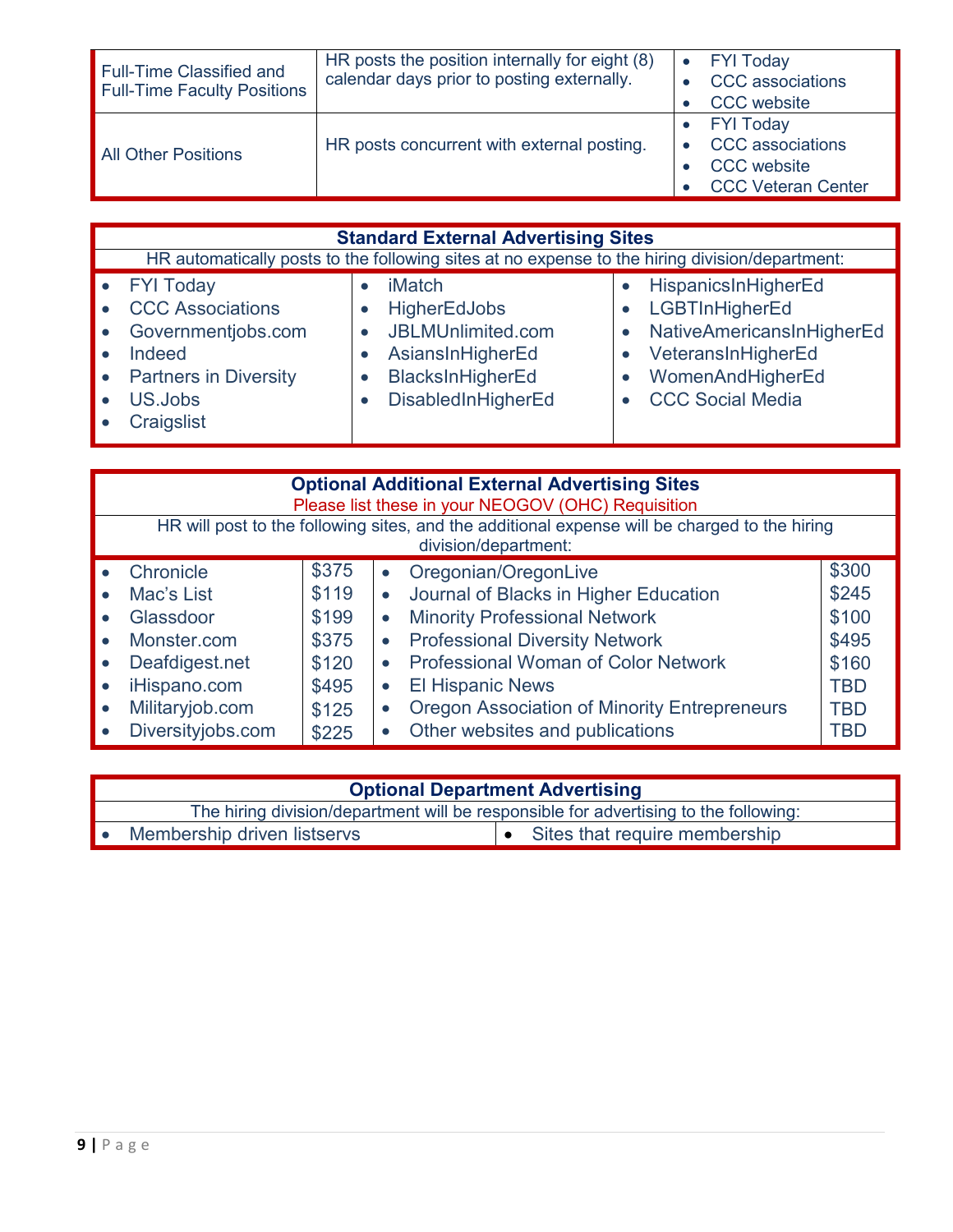### <span id="page-9-0"></span>**Talent Acquisition Veteran Preference Guidelines**

Human Resources will apply veteran preference when necessary. The information below states what is required by law. In many instances Human Resources will be more generous than the requirements listed below. The determination is based on several other factors in the talent acquisition process.

| <b>General Preference Requirements</b> |                                                                                                                                                                                                                                                                                                                                                                                                                                                                                                                                                                                                                                                                                                                                                                                                                                                                                                                                                                                                                         |  |  |
|----------------------------------------|-------------------------------------------------------------------------------------------------------------------------------------------------------------------------------------------------------------------------------------------------------------------------------------------------------------------------------------------------------------------------------------------------------------------------------------------------------------------------------------------------------------------------------------------------------------------------------------------------------------------------------------------------------------------------------------------------------------------------------------------------------------------------------------------------------------------------------------------------------------------------------------------------------------------------------------------------------------------------------------------------------------------------|--|--|
| $\bullet$                              | To be entitled to preference, a veteran must meet the eligibility requirements in section 2108<br>of title 5, United States Code. This means that:<br>An honorable or general discharge is necessary.<br>Military retirees at the rank of major, lieutenant commander, or higher are not eligible<br>for preference unless they are disabled veterans.<br>Guard and Reserve active duty for training purposes does not qualify for preference.<br>When applying for Federal jobs, eligible veterans should claim preference on their<br>application.                                                                                                                                                                                                                                                                                                                                                                                                                                                                    |  |  |
|                                        | <b>Types of Preference</b>                                                                                                                                                                                                                                                                                                                                                                                                                                                                                                                                                                                                                                                                                                                                                                                                                                                                                                                                                                                              |  |  |
| <b>Interview</b>                       | Veterans' preference candidates qualify for an interview when they meet all the<br>minimum qualifications, special qualifications, and all desired attributes as<br>listed in the job posting. The veterans' preference candidate's who meet all of<br>these criteria, must be interviewed regardless of the veteran's score or rank<br>compared to other applicants.                                                                                                                                                                                                                                                                                                                                                                                                                                                                                                                                                                                                                                                   |  |  |
| $5 - Point$<br>Preference              | Five points are added to the passing examination score or rating of a veteran<br>who served:<br>During a war; or<br>$\bullet$<br>During the period April 28, 1952 through July 1, 1955; or<br>$\bullet$<br>For more than 180 consecutive days, other than for training, any part of<br>$\bullet$<br>which occurred after January 31, 1955, and before October 15, 1976; or<br>During the Gulf War from August 2, 1990, through January 2, 1992; or<br>$\bullet$<br>For more than 180 consecutive days, other than for training, any part of<br>which occurred during the period beginning September 11, 2001, and<br>ending on the date prescribed by Presidential proclamation or by law as the<br>last day of Operation Iraqi Freedom; or<br>In a campaign or expedition for which a campaign medal has been<br>$\bullet$<br>authorized. Any Armed Forces Expeditionary medal or campaign badge,<br>including El Salvador, Lebanon, Grenada, Panama, Southwest Asia,<br>Somalia, and Haiti, qualifies for preference. |  |  |
| $10 - Point$<br>Preference             | Ten points are added to the passing examination score of:<br>• A veteran who served any time and who (1) has a present service-<br>connected disability or (2) is receiving compensation, disability retirement<br>benefits, or pension from the military or the Department of Veterans Affairs.<br>Individuals who received a Purple Heart qualify as disabled veterans.<br>An unmarried spouse of certain deceased veterans, a spouse of a veteran<br>$\bullet$<br>unable to work because of a service-connected disability, and<br>A parent of a veteran who died in service or who is permanently and totally<br>$\bullet$<br>disabled.                                                                                                                                                                                                                                                                                                                                                                             |  |  |